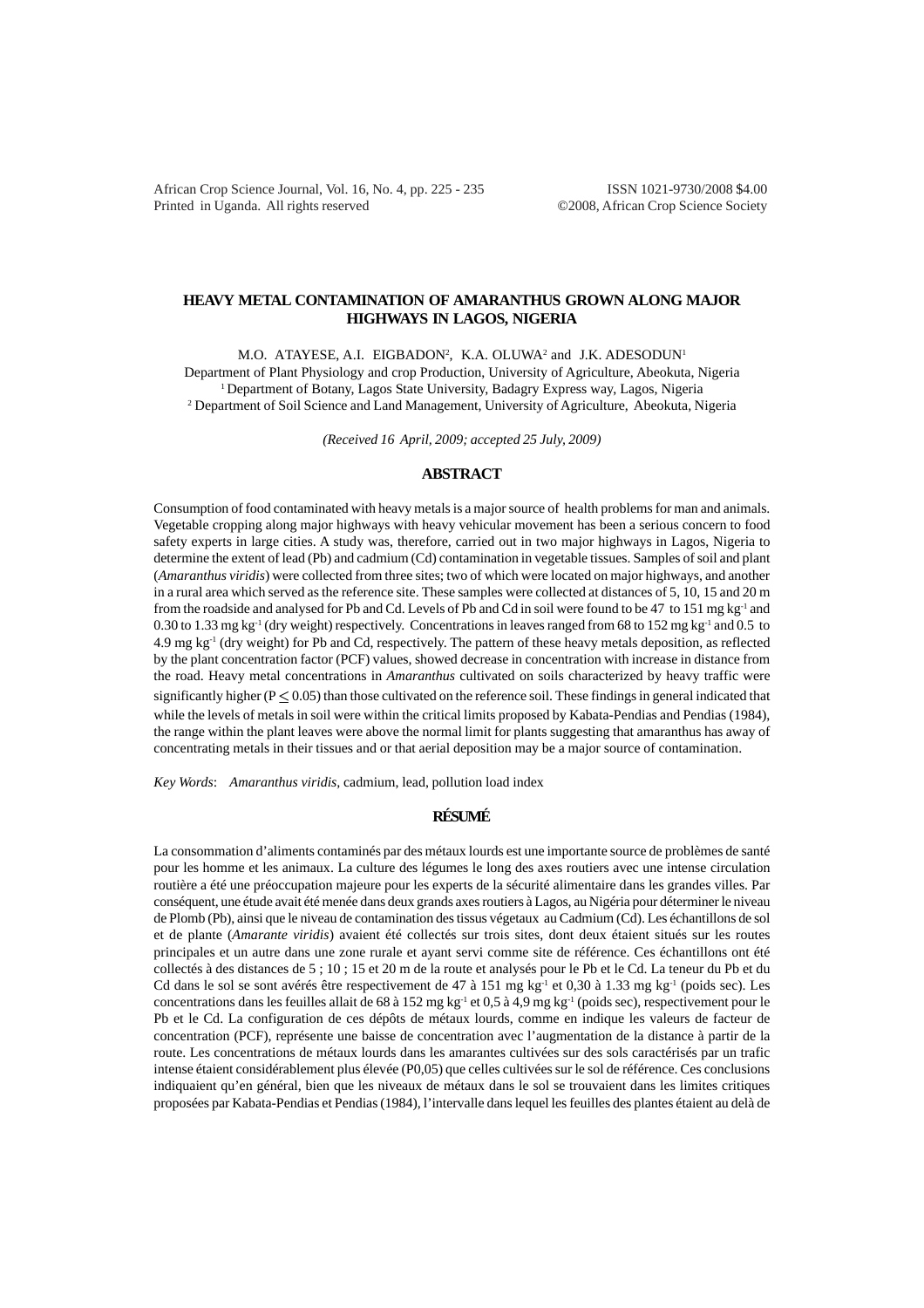limite normale pour les plantes suggèrent que les amaranthes détenaient de loin des métaux concentrés dans leurs tissus et/ou que ce dépôt aérienne pourrait être une source majeure de contamination.

*Mots Clés*: *Amarante viridis*, cadmium, plomb, indice de charge de pollution

## **INTRODUCTION**

Green amaranth or pigweed *(Amaranthus viridis)*, which belongs to the Family *Amaranthaceae* is a cosmopolitan herbs. Approximately 60 species of Amaranthus are presently recognised (Wagner *et al.,* 1999). In some parts of the world, it is classified as a weed, but in West Africa it is cultivated for its edible leaves (Stone, 1970). In Nigeria, it is a common vegetable which goes with some carbohydrate dishes. It is also a very good source of vitamins including vitamin A, B6, and C; riboflavin, and foliate. It is also a major source of dietary minerals including calcium, iron, magnesium, phosphorus, potassium, zinc, copper, and manganese (Czerwiñski *et al.,* 2004); yet its seeds have been shown to contain protein (Juan, 2007). Some studies have shown that amaranth seeds or oil may benefit people with hypertension and cardiovascular disease; hence regular consumption reduces blood pressure and cholesterol levels, while improving antioxidant status and some immune parameters, via its content of plant stanols and squalene (Gonor *et al*., 2006; Martirosyan *et al.,* 2007).

In many cities in the developing world, lack of access to land make other lands including hazardous places such as road verges, banks of drainage channels and dumpsites converted to vegetable gardens. All setbacks along major highways are used by farmers for vegetable cultivation. Emissions from the heavy traffic on these roads contain lead (Pb), cadmium (Cd), zinc (Zn), and nickel (Ni), which are present in fuel as anti-knock agents. This has also led to contamination of air and soils on which these vegetables are planted (Ikeda *et al*., 2000). Excessive accumulation of heavy metal in agricultural land through traffic emission may results in soil contamination and elevated heavy metal uptake by crops, and thus affect food quality and safety ((Ho and Tai, 1988; Garcia and Millan, 1998). Food chain contamination is one of the important pathways for the entry of these

toxic pollutants in to the human body (Ferner, 2001; Ma *et al.,* 2006). Cadmium in particular is an Environmental Protection Agency (EPA) regulated heavy metal that is used as anticorrosion and decorative coatings on metal alloys. Cadmium enters waterways through industrial discharges and galvanised pipe breakdown. It is a non-essential metal to living organisms and can become toxic by displacing zinc. Low exposures may result in kidney damage (IOSHIC, 1999). In addition, epidemiological studies have revealed that cadmium may be a contributing factor in some forms of cancer in humans (IARC, 1998). In large cities within the developed world, there are vast reports on the susceptibility of plants grown on the road sides to heavy metal contaminants, however few studies have actually addressed this issue in developing countries (Thornton, 1990; Singh *et al*., 2004; Chen *et al*., 2005; Liu *et al*., 2005; Muchuweti *et al.*, 2006; Wilson and Pyatt, 2007). Therefore, this study determined (i) the total Pb and Cd contents of soils exposed to motor vehicle emissions and in vegetables grown along the selected roadsides, and (ii) effect of distance from the road on the heavy metal content of the vegetables.

## **MATERIALS AND METHODS**

**Study area.** This study was conducted in southwest city of Lagos in Nigeria. The area has a bimodal rainfall pattern which peaks in June and September and is the commercial capital of Nigeria. It is characterised by the heaviest traffic on major highways along where the commercial vegetable cropping takes place. The soils in this area are from sedimentary rock formation and classified as Typic tropopsamments (FDALR, 1990). The common vegetables planted are amaranthus, celosia, letus and carrots.

**Sampling procedure.** Two sites situated along busy roads were selected. Specifically, the sites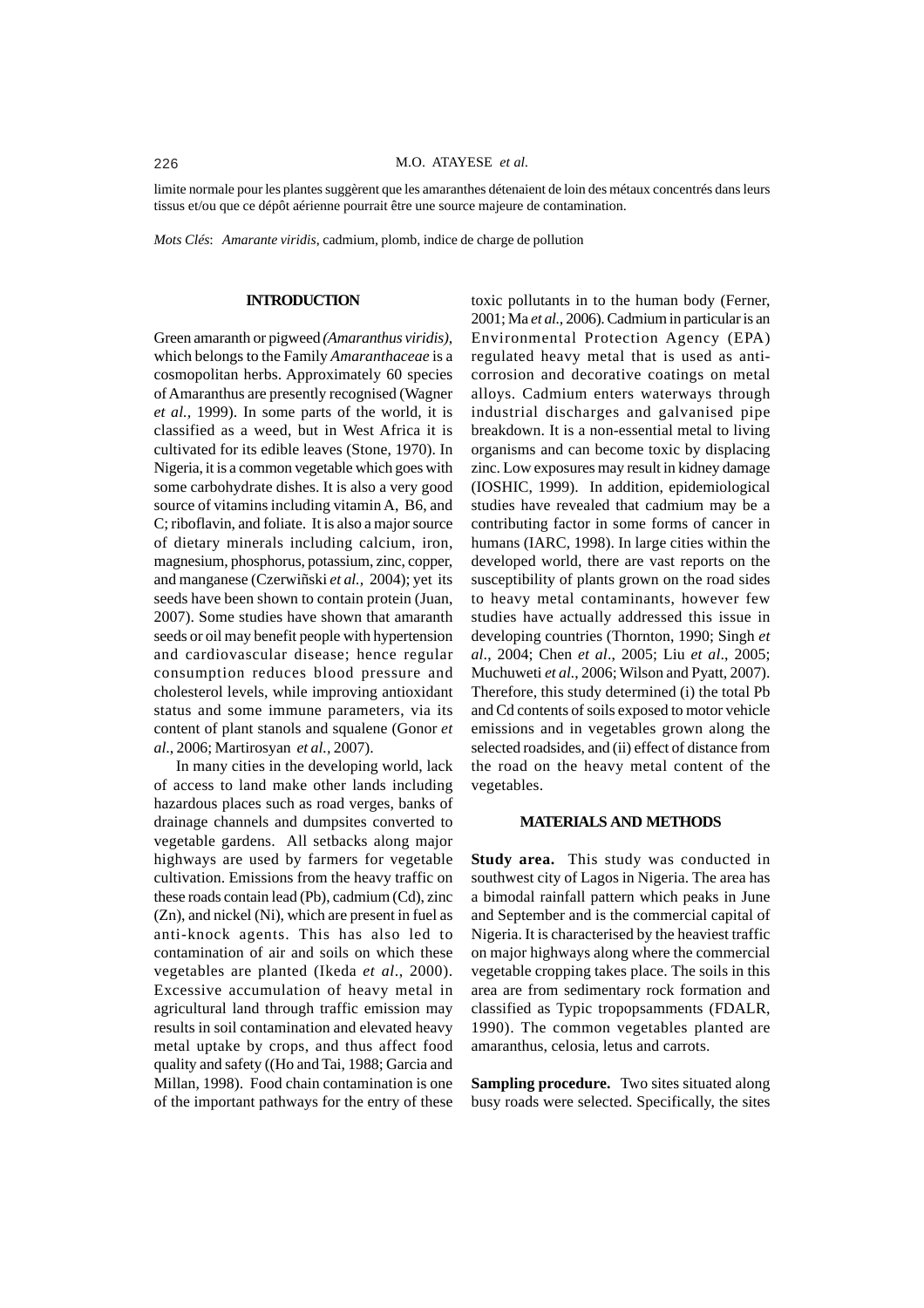were Lagos State University-Iba road and Lagos-Badagry Expressway. Another site, Wasimi, a rural settlement in Ogun State was used as the reference site. It was characterised by no traffic densities. This site is sparsely populated and basically residential with no industrial activity taking place.

Samples of soil were taken at distance intervals of 5, 10, 15 and 20 meters from the roadway at selected sites. Three soil samples were taken from three points from each distance and mixed together to form a composite samples and three composite samples were prepared for each distance. Soil was sampled at 0-10 cm deep and transported to the research laboratory, while ensuring that there were no other sources of contamination at the site of investigation. Each soil sample was air dried, and all clods and crumbs were removed and mixed uniformly by sampling. Soils were sieved through a 2 mm sieve to remove coarse particles before sub-sampling for chemical analysis.

The soil samples were analysed for heavy metal contents; cadmium (Cd) and lead (Pb). Similarly, samples of *A. viridis* were collected at same distances, measured at intervals (5, 10, 15 and 20 meters) from the roadway at selected sites. Three plant samples were taken from three points from each distance and mixed together to form a composite sample and three composite samples were prepared for each distance. The plant materials were then packed into polythene bags and taken to the laboratory for analysis.

**Determination of heavy metal content of the soil.** A sample of 0.5 g of air-dried ground soil was transferred to a 25 ml conical flask; 5 ml of concentration  $H_2SO_4$  was added followed by 25 ml of conc. HNO<sub>3</sub> acid, and 5 ml of concentration HCl. The contents of the tube were heated at 200° C for 1 hour in a fuming hood, and then cooled to room temperature. After cooling, 20 ml of distilled water was added and the mixture was filtered using filter paper No.1 (11cm) to complete the digestion.

Finally, the mixture was transferred to a 50 ml volumetric flask, filled to the mark, and let to settle for at least 15 hours. The supernatant was analysed for total Cd and Pb by Atomic

Absorption Spectrophotometery (model BUCK 210 VGP).

**Determination of total metal content in plants.** Whole plants were divided into roots, leaves, and stem. The samples were weighed to determine the fresh weight and then dried in an oven at  $60^\circ$ C for 48 hours. The dry samples were crushed in a mortar and the resulting powder was packaged for analysis of the heavy metals Cd and Pb. Approximately 0.5 g of the powder was transferred to a 25 ml conical flask; 5 ml of concentration  $H_2SO_4$  was added followed by 25 ml of conc.  $HNO<sub>3</sub>$  acid, and 5 ml of concentration HCl. The contents of the tube were heated at 200° C for 1 hour in a fuming hood, and then cooled to room temperature. Then, 20 ml of distilled water was added and the mixture was filtered using filter paper No.1 (11cm) to complete the digestion of organic matter.

Finally, the mixture was transferred to a 50 ml volumetric flask, filled to the mark, and let to settle for at least 15 hours. The resultant supernatant was analysed for total Cd and Pb by Atomic Absorption Spectrophotometer.

**Transfer factor of metals from soil to plant.** Metal concentrations in the extracts of soils and plants were calculated on the basis of dry weight. The plant concentration factor (PCF) was calculated as follows:

PCF = Cplant/Csoil……………………….. Equation 1

where Cplant and Csoil represent the heavy metal concentration in extracts of plants and soils on dry weight basis, respectively (Cui *et al*., 2005).

**Pollution load index.** The degree of soil pollution for each metal was measured using the pollution load index (PLI) technique which depends on soil metal concentrations. The following modified equation was used to assess the PLI level in soils.

PLI = CSoil (Sample)/CRefernce …........… Equation 2

where  $C_{\text{soil}}$  (Samples) and  $C_{\text{reference}}$  (Reference) represent the heavy metal concentrations in the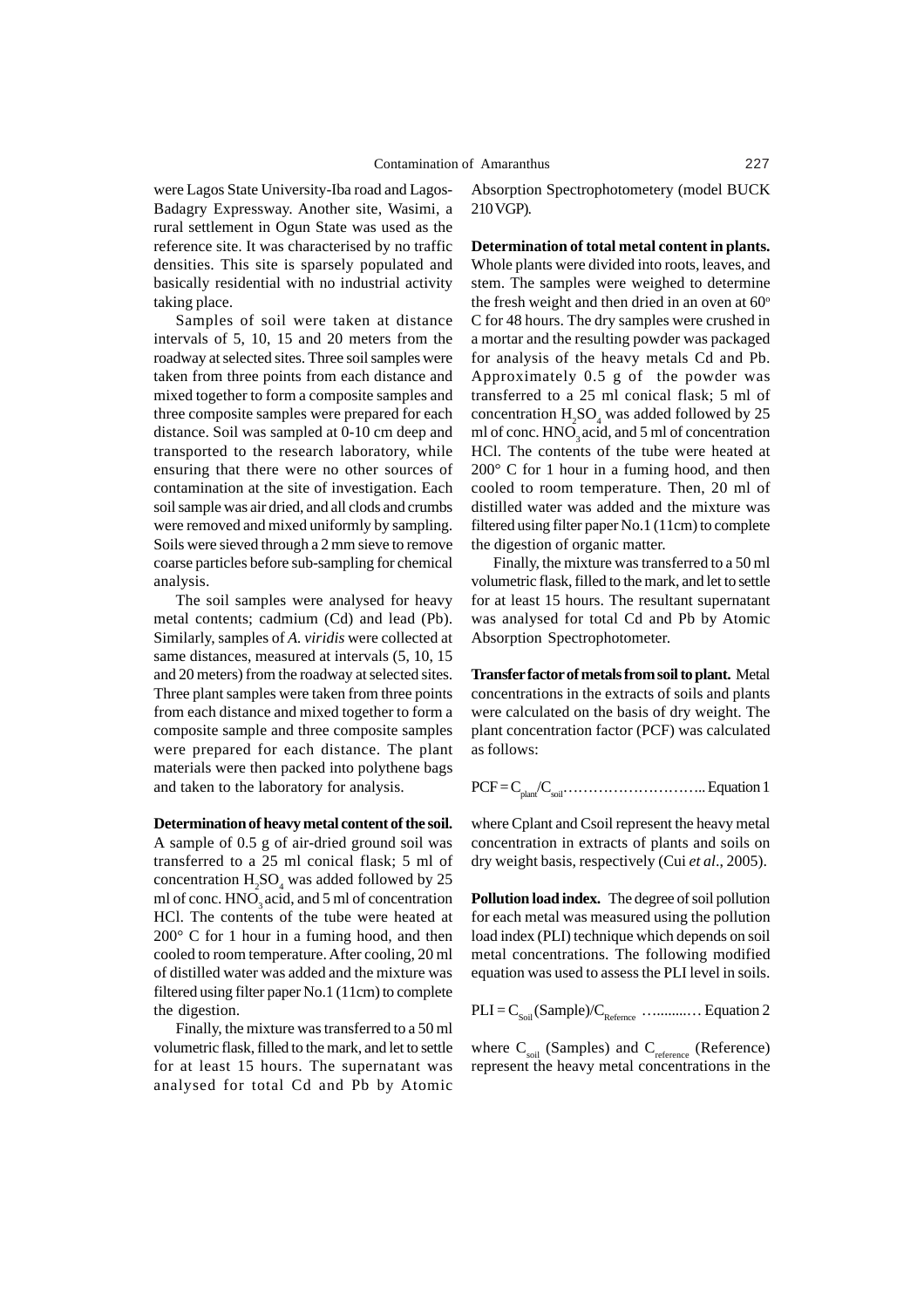soils proximal to roadsides and reference soils respectively (Liu *et al*., 2005).

**Statistical analysis.** Data collected were analysed using the Statistical Package for social scientists 10. The data were expressed in terms of discriptive statistics while the figures were presented with mean values of triplicates. The statistical significance was computed using pair samples T-test at P<0.05

## **RESULTS AND DISCUSSION**

Data for concentrations of metals in roadside soils are presented in Table 1. The heavy metal contents in the soils varied significantly from site to site. Pb content in soils ranged from 47 - 151 mg  $kg<sup>-1</sup>$ , and Cd ranged from  $0.3 - 1.33$  mg  $kg<sup>-1</sup>$ . Pb concentrations were lower than European Commission (EC) upper limit of 300 mg kg $^{-1}$  (EC, 1986) and was at lower concentrations than the maximum tolerable levels proposed for agricultural

TABLE 1. Heavy metal contents in roadside soils of Lagos, Nigeria

soils,  $90 - 300$  mg kg<sup>-1</sup> (Kabata-Pendias and Dudka, 1984). Pb values obtained in the present study substantially exceed reported background values of  $25mg \, kg^{-1}$  Pb in soil (SEPA, 2005).

The two sites had Cd lower than or a little higher than the lower limit of the recommended 1 – 3 mg kg-1 EC limit. However, the sources of Cd in the urban areas could be more from metal plating and lubricating oils. It could also be due to rough surfaces of the roads which increase the wearing of tyres, and run-offs from the roadsides (Hewitt and Rashed, 1988).

**Variation in soil heavy metal contents with distance from the road.** Heavy metal contents in roadside soils decreased with increasing distance from the road (Fig. 1). Pb concentrations were higher in Afromedia soils than soils in LASU Gate and the reference site.

Similarly, Cd concentrations decreased with increasing distance from the road but their levels

| Metal                  |                                | Site                               |                                  |  |
|------------------------|--------------------------------|------------------------------------|----------------------------------|--|
|                        | Lasu gate                      | Afromedia                          | Reference site                   |  |
| Pb (soil)<br>Cd (soil) | $99 + 7.18$<br>$1.33 \pm 0.13$ | $151 \pm 29.86$<br>$1.12 \pm 0.09$ | $47 \pm 0.75$<br>$0.30 \pm 0.07$ |  |



Figure 1. Total Pb content in roadside soil of Lagos, Nigeria.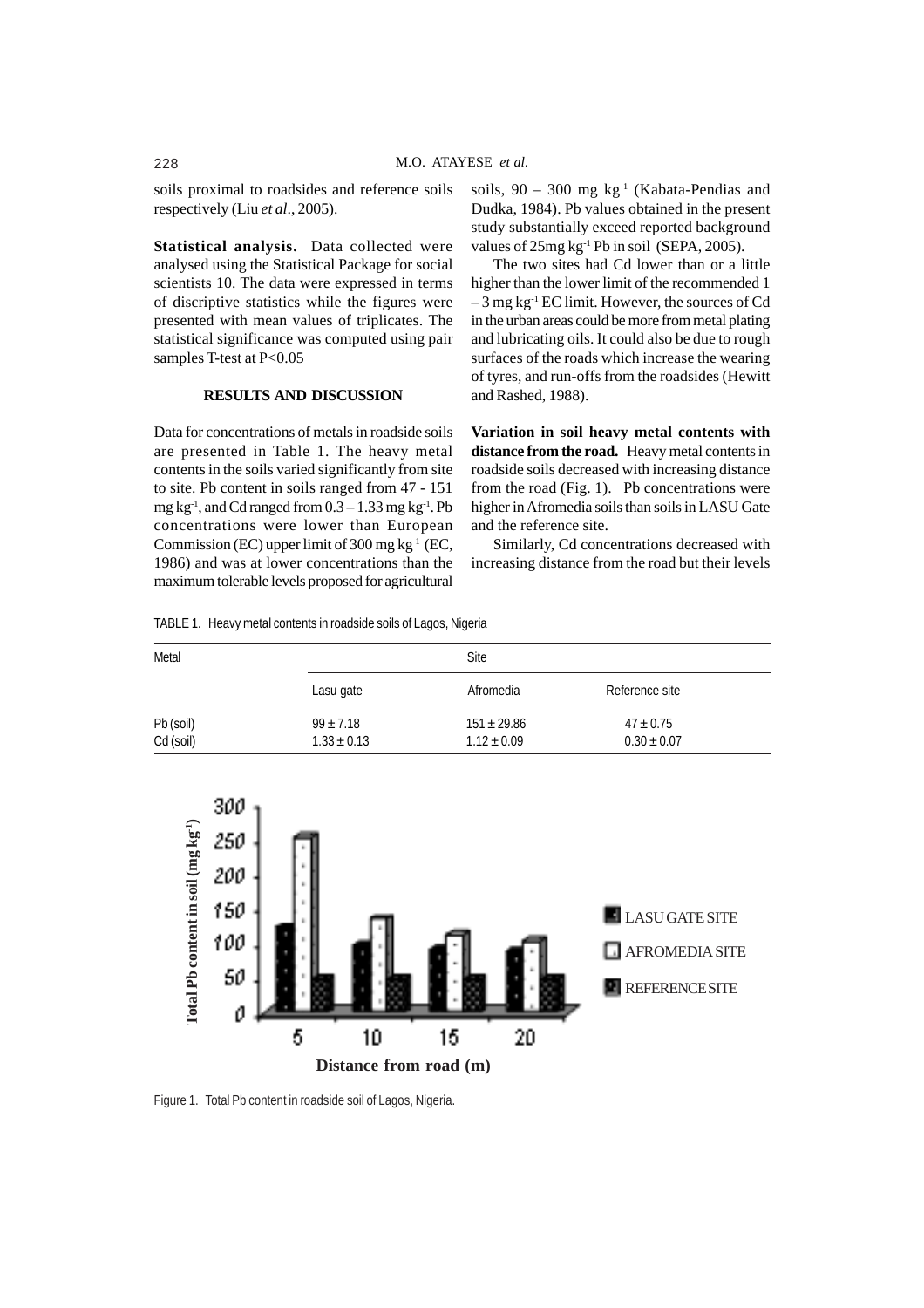were not consistently proportional with increasing distance at LASU Gate (Fig. 2).

**Pollution load index (PLI).** The PLI value shows significant difference between the mean values of 5 m and 10 m at  $(P< 0.05)$  at the two locations but lower at LASU Gate than Afromedia (Tables 2 and 3). It only showed significant difference (P< 0.05) between the mean values of Pb at LASU Gate and Afromedia at distances of 10 to 20m.

The PLI value showed no significant difference ( $P \le 0.05$ ) between the mean values of Cd at the two sampling sites at various distances.

**Lead and cadmium composition in** *amaranthus* **plant.** The Pb content in *Amaranthus* leaf is highest at Afromedia and lowest at the reference site (Fig. 3). Also, there is evidence of a decrease in concentration with increase in distance at each site.



Figure 2. Total Cd content in roadside soil of Lagos, Nigeria

TABLE 2. Pollution Load Index (PLI) of Pb in roadside soil of Lagos, Nigeria

| Site                   |                                    | Distance from the road (m)       |                                    |                                  |  |
|------------------------|------------------------------------|----------------------------------|------------------------------------|----------------------------------|--|
|                        | 5(m)                               | 10(m)                            | 15(m)                              | 20(m)                            |  |
| Lasu gate<br>Afromedia | $2.62 \pm 0.12$<br>$5.38 \pm 0.11$ | $2.06 + 0.14$<br>$2.87 \pm 0.23$ | $1.89 \pm 0.13$<br>$2.38 \pm 0.35$ | $1.85 + 0.11$<br>$2.19 \pm 0.13$ |  |

TABLE 3. Pollution Load Index for Cd in soil alongside roads in Lagos, Nigeria

|             | Distance from the road (m) |             |                                |  |  |
|-------------|----------------------------|-------------|--------------------------------|--|--|
| 5(m)        | 10(m)                      | 15(m)       | 20(m)                          |  |  |
| $5.7 + 1.2$ | $4.7 \pm 1.3$              | $4.0 + 1.2$ | $3.3 \pm 1.6$<br>$3.8 \pm 1.5$ |  |  |
|             | $4.7 \pm 1.3$              | $4.5 + 1.4$ | $4.1 + 1.4$                    |  |  |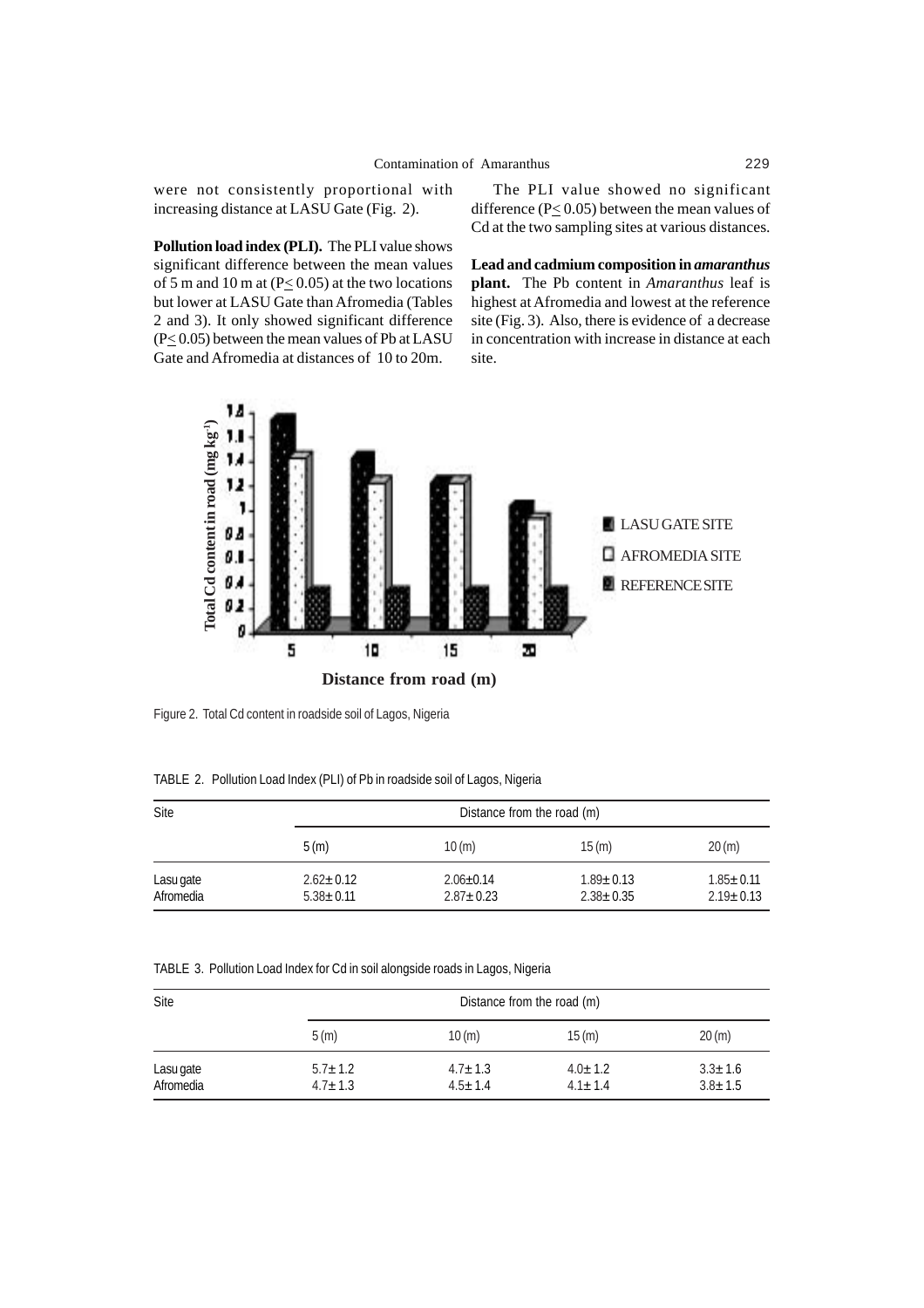

Figure 3. Total Pb content in Amaranthus leaves given along Lagos, Nigeria roads.



The Pb content in the leaf decreased with increased distance in LASU Gate and Afromedia, but remained constant in the reference site.

The Cd content in the leaf is highest at Afromedia  $(4.9 \text{ mg kg}^{-1})$  and lowest at the reference site (0.2 mg kg<sup>-1</sup>) (Fig. 4). Here too was evidence of a decrease in concentration with increase in distance at each site. This result is similar to those of Rodriguez *et al*. (1982) who reported that accumulation of Pb and Cd above background levels takes place up to a distance of approximately 33 m. This led them to suggest that edible crops for human or animal consumption should be restricted within strips of this width

on both sides of heavily travelled roads. Motto *et al*. (1970) also found that most of the effects of Pb discharge from automobiles is confined within a zone 33 m wide, measured from the road edge. Ward *et al*. (1975), however, suggested a more conservative value of 100 m on either side of road edges.

Pb and Cd contents in *Amaranthus* stem were highest at LASU gate (131 and 4.0 mg  $kg^{-1}$ ) respectively) and lowest at the reference site (48 and 0.4 mg  $kg^{-1}$ , respectively) (Figs. 5 and 6). Relatively uniform concentrations of Cd were found at 5, 10 and 15m with values at 2.4, 2.2, and 2.1 mg  $kg^{-1}$ , respectively. Figure 6 equally show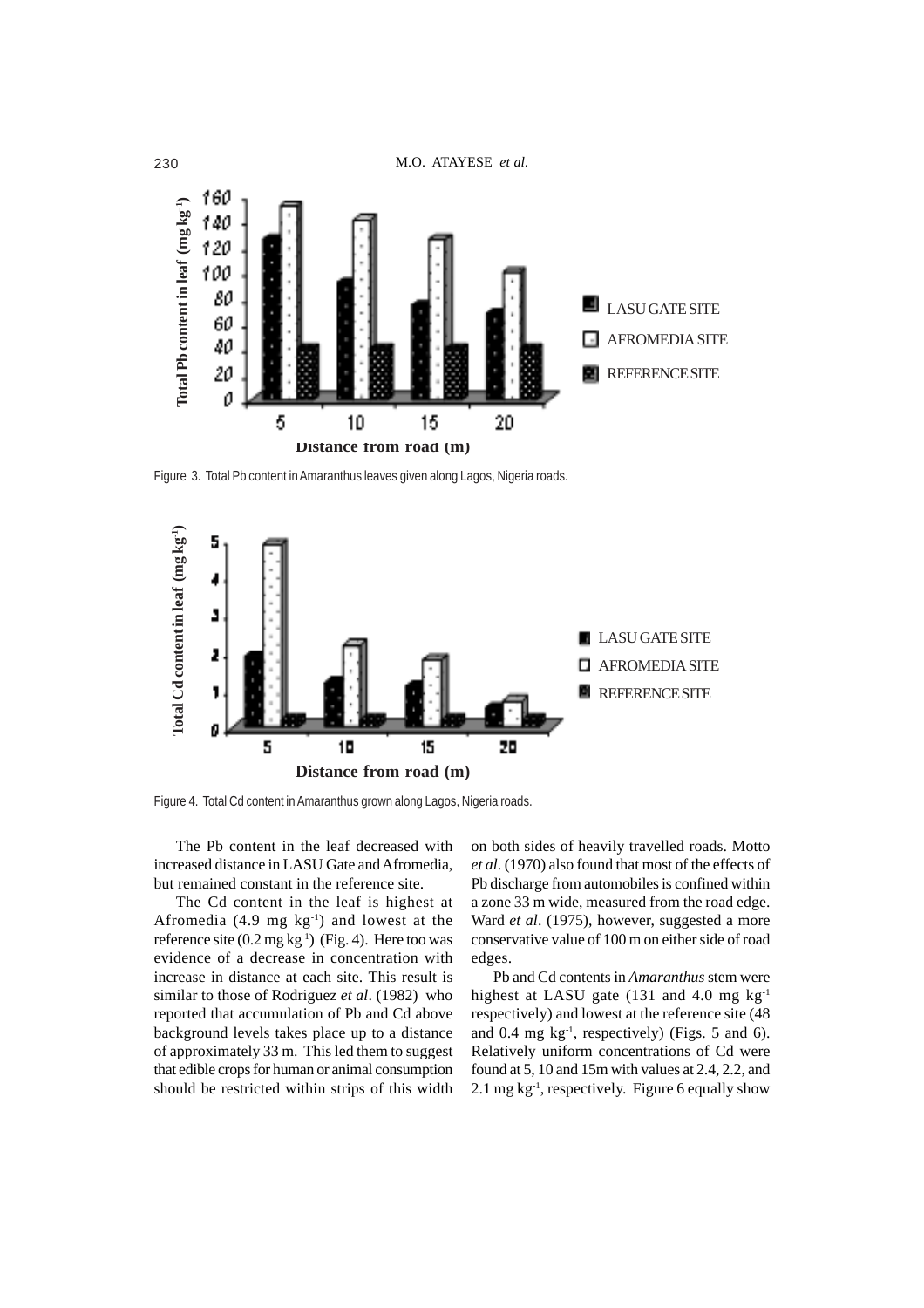

Figure 5. Total Pb content in stem of Amaranthus grown alongside roads of Lagos, Nigeria.



decrease in concentration with increase in distance at each site.

Pb and Cd content of the plant root followed the same pattern as in the leaves and the stem, but were considerably higher in the root tissues (Figs. 7 and 8). Root Pb and Cd contents were highest at Afromedia (369 and 6.5 mg  $kg^{-1}$ , respectively) and lowest at the reference site (50 and 0.6 mg kg<sup>-1</sup>, respectively).

 At 20m, the concentration of Cd was found to be equal at the two test sites but higher than the reference site (Fig. 8), and the figure similarly shows decrease in concentration with increase in distance at each.

Plant leaves are known to reflect the elements inputs for a known exposure time (Alfani *et al.*, 2004). The highest content of Cd was found in roots of plant species from Afromedia. However, the level of Cd in this study was higher than 2 mg kg<sup>-1</sup> reported by Ho and Tai (1988) and Awofolu (2005) in similar studies. Normally, plant metal levels for Pb vary in the range of  $1 - 12$  mg kg<sup>-1</sup> dry weight (Fleming and Parle, 1977). Chambers and Sidle (1991) found that plant metal levels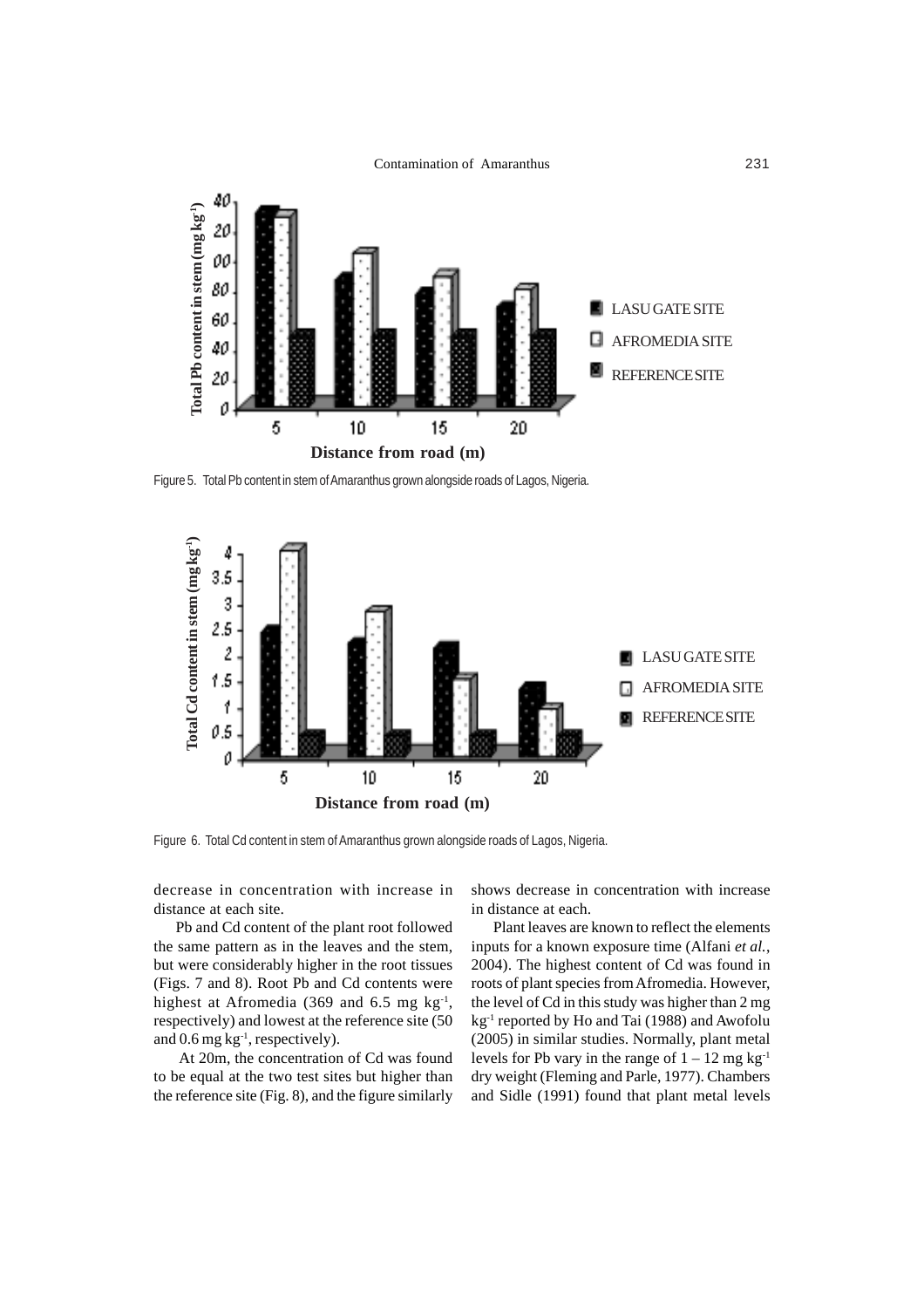

Figure 7. Total Pb content in root.



Figure 8. Total Cd content in root.

highly vary when related to soil metal levels. Also, according to Fleming and Parle (1977), the uptake of heavy metal varies widely depending on the plant species being studied. They also found that metal uptake was controlled by such variable as soil pH, organic matter content and soil type. Generally, most of heavy metals are less available to plants under alkaline conditions, than under acid conditions as reported by Hess (1971). In this study, plant Cd levels were found higher than soil levels in all of the plants. This indicates that Cd uptake by plant is not restricted at these sites by pH or other factors. The high Cd content in plant appears to be due to a direct deposition

and foliar absorption more than the translocation from roots to the upper part of the plants.

**Transfer factor.** The Plant Concentration Factor (PCF) is the summation of the mean values of the metals concentrations in the leaf , stem and the root. The PCF of Pb and Cd, in plant samples are presented in Tables 4 and 5. There was no difference ( $P \le 0.05$ ) in PCF values of lead at LASU Gate and Afromedia at the different distances. It was, however low at the 20 meter distance in both locations. On the contrary, difference existed between the Cd PCF values in both locations at the various distances. Also, the value was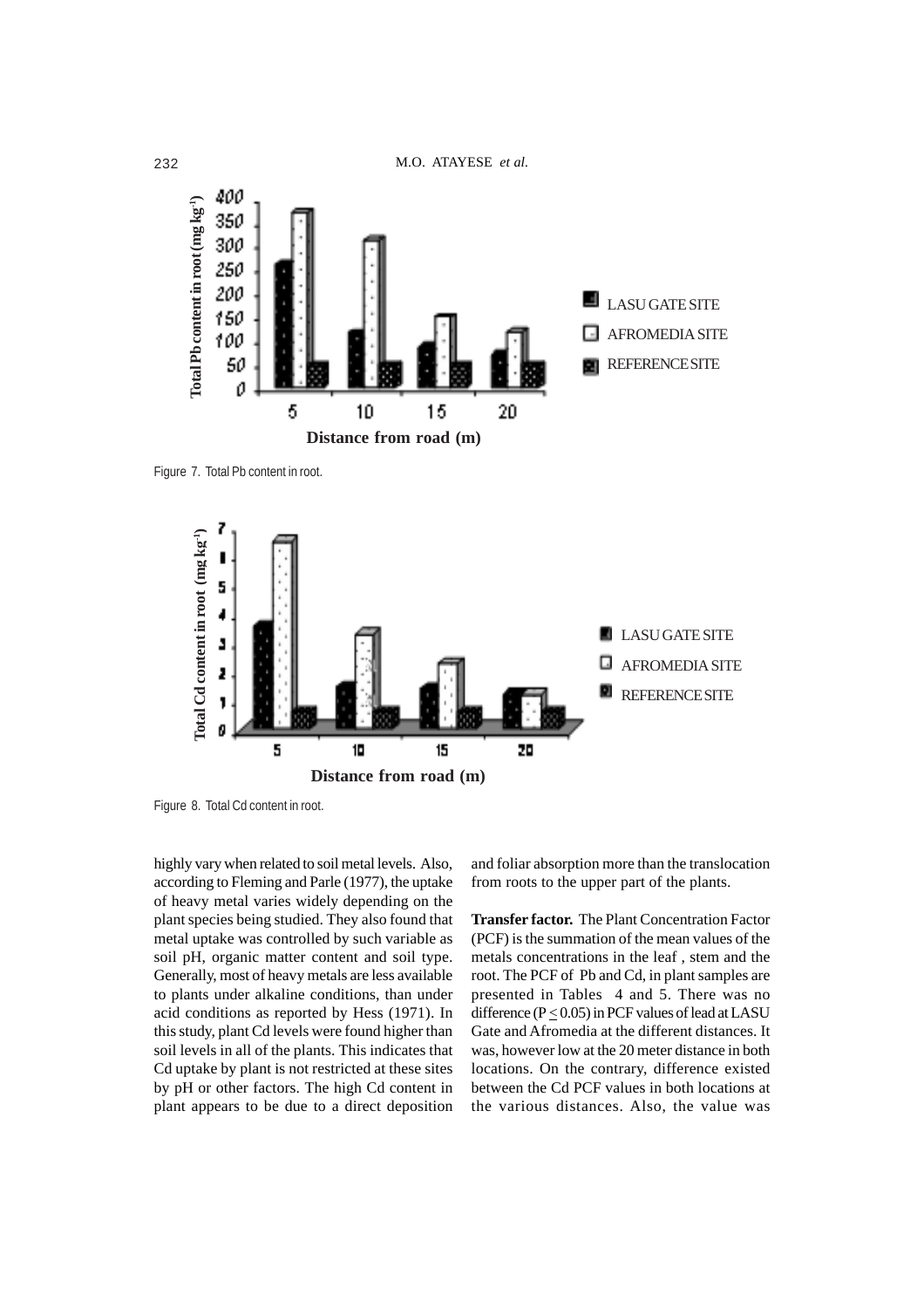|  | TABLE 4. Plant Concentration Factor (PCF) of mean of Pb |  |  |
|--|---------------------------------------------------------|--|--|
|--|---------------------------------------------------------|--|--|

| Site                   | Distance from the road (m) |              |              |              |
|------------------------|----------------------------|--------------|--------------|--------------|
|                        | 5(m)                       | 10(m)        | 15(m)        | 20(m)        |
| Lasu gate<br>Afromedia | 4.23<br>4.13               | 3.49<br>3.25 | 3.00<br>2.86 | 2.54<br>2.57 |

TABLE 5. Plant Concentration Factor (PCF) of mean of Cd

| Site                   | Distance from the road (m) |              |              |              |
|------------------------|----------------------------|--------------|--------------|--------------|
|                        | 5(m)                       | 10(m)        | 15(m)        | 20(m)        |
| Lasu gate<br>Afromedia | 5.65<br>11.12              | 4.80<br>6.92 | 3.50<br>4.67 | 3.01<br>3.11 |

observed to be far higher in Afromedia at 5 m compared to LASU gate. This suggests that cadmium gets into the vegetables tissues through some other sources other than air. Cadmium and lead toxicity symptoms are likely after a long time of continuous consumption.

spend a year sabbatical leave when this work was carried out. We also thank the Department of Botany of the University for the Technical Staff and the laboratory space.

#### **REFERENCES**

# **CONCLUSION**

Roadside farming activities in the city may be intolerable at distances of up to 20 m from the edge of the road. When cultivation of vegetables is inevitable due to population pressure, construction of barriers between roadsides and gardens could reduce the amount of heavy metals accumulated by these crops from the emissions and other aerial sources. Allocation and monitoring of land usage within big cities could help to reduce the use of hazardous areas for agricultural activities. Regulation of vehicle emissions and the introduction of unleaded fuel are also integral part of strategic plans to maintain a generally safe environment in cities of developing countries.

## **ACKNOWLEDGEMENTS**

The authors acknowledge the Management of the Lagos State University, Lagos, Nigeria for giving Dr Atayese, M.O. the opportunity to Alfani, A., Maisto, G., Baldantoni, D., Anna, D. M. and De Santo, A.V. (2004). Trace metals in the soil and in *Quercus ilex*. Leaves at anthropic and remote sites of the campania region of Italy. *Geoderma.* 122: 269-279.

- Awofolu, O.R. 2005. A survey of Trace metals in vegetation, soil and lower animals along some selected major and Roads in metropolitan city of Lagos. *Environmental monitoring and Assessment* 105: 431-447.
- Chambers, J. and Sidle, R. 1991. Fate of heavy metals in an abandoned lead-zinc tailings pond: 1, Vegetation. *J. Environ. Qual*. 20: 745- 758.
- Chen, Y., Wang, C. and Wang, Z. 2005. Residues and source identification of persistentorganic pollutants in farmland soils irrigated by effluents from biological treatment plants. *Environment International* 31:778-783.
- Cui, Y.J., Zhu, Y.G., Zhai, R., Huang, Y., Qiu, Y. and Liang, J. 2005. Exposure to metal mixtures and human health impacts in a contaminated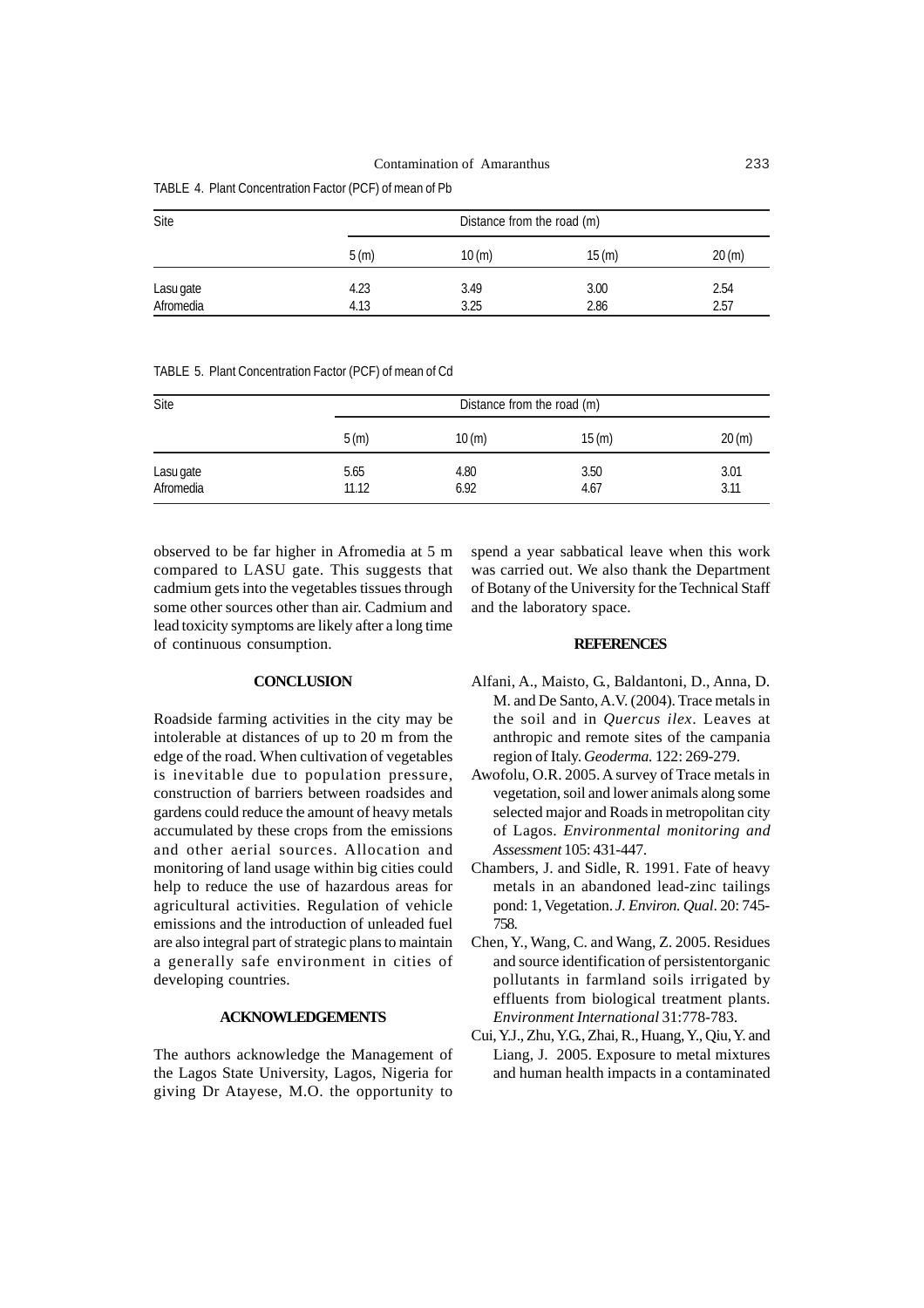area in Nanning, China. *Environment International.* 31: 784-790.

- Czerwinski, J., Bartnikowska, E., Leontowicz, H., Lange, E., Leontowicz, M., Katrich, E., Trakhtenberg, S. and Gorinstein, S. 2004. Oat (*Avena sativa*) and amaranth (*Amaranthus hypochondriacus)* meals positively affect plasma lipid profile in rats fed cholesterolcontaining diets. *J Nutr Biochem.* 10:622-629.
- EC (European Commissio). 1986. European Commission, Office for Official publications of the European Communities, Luxembourg, Council Directive 66/278/EEC on the protection of environment, and in particular of soil, when sewage sludge is used in agriculture.
- FDALR (Federal Department of Agricultural Land resources), 1990. Soil Map of Nigeria Project: Soil of Ogun-state. pp. 63-65; 148.
- Ferner, D. J. 2001. Toxicity heavy metals. *eMed. Jor*. 2 (5): 1.
- Fleming, G. and Parle, P. 1977. Heavy metals in soils, herbage and vegetables from an industrialized area west of Dublin city. *Irish J. Agric. Res*. 16: 35-48.
- Garcia, R. and Millan, E. 1998. Assessment of Cd, Pb and Zn contamination in roadside soils and grasses from Gipuzkoa (Spain). *Chemosphere* 37:1615-1625.
- Gonor, K. V., Pogozheva, A. V., Derbeneva, S. A., Mal'tsev, G., Trushina, E. N and Mustafina, O. K. 2006. The influence of a diet with including amaranth oil on antioxidant and immune status in patients with ischemic heart disease and hyperlipoproteidemia. *Vopr Pitan.*75 (6): 30-33.
- Hess, P. 1971. A textbook of soil chemical analysis. London. Murray.
- Hewitt, C.N. and Rashed, M. 1988. Proc. Int. Conf. Chemicals in the Environment.
- Ho, I. B. and Tai, K. M. 1988. Elevated levels of lead and other. Metals in Roadside Soil and Grass and their use to monitor Aerial metal Depositions in Hong Kong. *Environ Pollut*. 49: 37-51.
- IARC 1998. International Agency for Research on Cancer. Cadmium and certain Cd compounds. In: IARC monographs on the evaluation of the carcinogenic risk of

chemicals nto humans. Chemicals, Industrial processes and industries associated with cancer in humans. IARC monographs. Vol. 1- 29. International Conference on Food Security of Urban and Peri-urban Systems in developing countries. November 15-18, 2000. Vienna, Austria.

- Ikeda, M., Zhang, Z.W., Shimbo, S., Watanabe, T., Nakatsuka, H., Moon, C.S., Matsuda-Inoguchi, N. and Higashikawa, K. 2000. Urban population exposure to lead and cadmium in east and south-east Asia. *Science of the Total Environment*. 249: 373-384.
- IOSHIC. 1999. International Occupational Safety and Health Information Centre. Metals. In Basics of Chemical Safety, Chapter 7, 1999 Sep. Geneva: International Labour Organization.
- Juan, M. S. 2007. Electrophoretic characterization of *Amaranthus* L. seed proteins and its systemic implication. *Botanical Journal of the Linnean Society*. 155: 57-63.
- Kabata-Pendias, A. and Pendias, H. 1984. Trace elements in Soils and Plants. CRC Press, Boca Raton, USA.
- Liu, W. H., Zhao, J. Z., Ouyang, Z. Y., Soderlund, L., Liu, G. H., 2005. Impacts of sewage irrigation on heavy metals distribution and contamination in Beijing, China. *Environment International* 31: 805-812.
- Ma, H. W., Hung, M. L., Chen, P. C., 2006. A systemic health risk assessment for the chromium cycle in Taiwan. *Environment International*. 10:1016
- Martirosyan, D. M., Miroshnichenko, L. A., Kulakova, S. N., Pogojeva, A. V., and Zoloedov, V. I. 2007. Amaranth oil application for coronary heart disease and hypertension. *Lipids Health Dis.* 6:1.
- Motto, H. L., Daines, R. H., Chilko, D. M. and Motto, C. K. 1970. Lead in soils and plants: Its relationship to traffic volumes and proximity to highways. Environ. *Sci. Technol*. 4: 231-237.
- Muchuweti, M., Birkett, J.W., Chinyanga, E., Zvauya, R., Scrimshaw, M.D. and Lester, J.N. 2006. Heavy metal content of vegetables irrigated with mixture of wastewater and sewage sludge in Zimbabwe: implications for